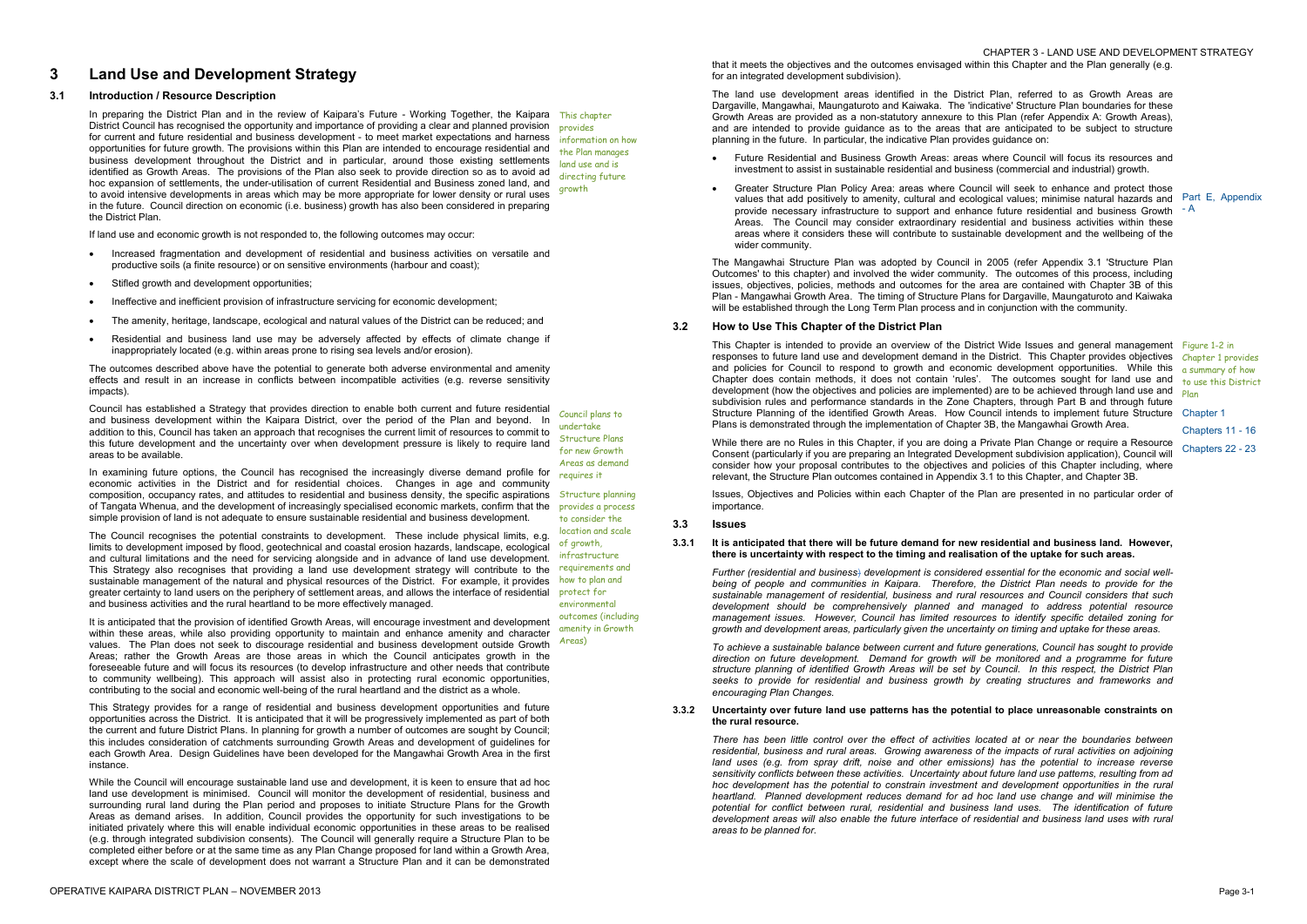#### **3.3.3 Ad hoc residential and business development has the potential to adversely impact on the District's natural and physical resources.**

*To accommodate unsatisfied demand and due to limited zoning and/or mismatches between the provision and demand for residential and business development, Council has been under pressure to provide for these activities on rural land (e.g. via Resource Consents) or to consider small-scale Plan Changes. This has not been considered effective in terms of meeting people's needs and expectations or in some cases in protecting the District's natural and physical resources. The District Plan needs to provide for the sustainable management of these residential and business demands and the natural and physical resources of the District. In this respect, Council considers that future residential and business development should be comprehensively planned and managed.* 

# **3.3.4 Ad hoc residential and business development can reduce the ability to provide appropriate infrastructure servicing to these developments, which in turn has the potential to adversely impact the District's natural resources, particularly sensitive receiving environments.**

*The sporadic and unplanned changes to land use have resulted in development patterns that create challenges in the subsequent development and implementation of infrastructure servicing. As expectations for environmental standards increase, particularly with respect to discharges to sensitive receiving environments, and as growth and development continue, it is expected that this issue will become increasingly significant. In response to this, Council considers that future residential and business development should be comprehensively planned and managed, with infrastructure and servicing identified and provided for alongside or in advance of such development.* 

# **3.3.5 There is uncertainty of the development potential in identified Growth Areas, due to natural and physical limitations.**

*While Council has identified general areas as appropriate for future residential and business*  development, it is recognised that there are a number of potential natural and physical limitations to this *development. For example (but not exhaustively) such limitations include:* 

- · *A number of areas surrounding Kaipara's settlements that are at risk to adverse natural events, such as ground instability and flooding;*
- · *Unidentified areas of cultural, historic and ecological value;*
- · *The sense of place and specific amenity values of existing settlements.*

*These impose a potential constraint on the amount of land available for potential urban expansion and the form, design and pattern for development. Council considers that Structure Planning is an appropriate mechanism to comprehensively plan and manage the future development of these areas.*  Detailed Structure Plan outcomes are contained within Appendix 3.1.

#### **3.3.6 Lack of direction for anticipated residential Growth Areas has the potential to create uncertainty for the provision and investment of infrastructure and services.**

The subdivision of land should create sites which are of an appropriate size to achieve the scale, density *and type of development which is provided for by the Objectives, Policies and Methods for each Zone. The District Plan establishes minimum site size standards, which ensure that the Objectives, Policies and Methods for the respective Zones can be achieved, while still providing certainty for landowners and sufficient flexibility for them to create sites to suit their particular needs.* 

*Future residential and business development if inadequately serviced is likely to generate adverse environmental effects. The Council will need to ensure that infrastructural planning is co-ordinated with the development of new residential areas, and that new residential development does not occur ahead of adequate infrastructure provision.* 

# **3.4 Objectives**

- **3.4.1 To encourage and establish an effective and sustainable supply of residential and business land**  Issue 3.3.1 **to meet the current and future demands of the Kaipara District and enable the community to provide for their social and economic well-being.**
- 3.4.2 To minimise the ad hoc expansion of residential and business activities in the rural heartland,  $\,$  Issue 3.3.1 **where such activities have the potential to give rise to adverse environmental effects and issues of reverse sensitivity.**  Issue 3.3.2
- **3.4.3 To restrict growth of residential and business activities in inappropriate locations where such**  Issues 3.3.3 and **activities have the potential to give rise to adverse effects on sensitive receiving environments.**  3.3.5
- **3.4.4 To ensure emissions, discharges and effects of residential and business development are**  Issue 3.3.3 **managed so that adverse effects on the surrounding environment, including existing settlement areas, are comprehensively addressed.**
- **3.4.5 To provide appropriate infrastructure and servicing in advance of or alongside future residential**  Issues 3.3.3 and **and business development.**  3.3.4
- **3.4.6 To provide clear direction on the information, planning and management requirements**  Issues 3.3.3, **considered to be required to enable future changes in land use within the identified development** 3.3.4 and 3.3.5 **areas.**
- **3.4.7 To minimise potential conflicts between natural and physical limitations, including hazards and**  Issue 3.3.5 **future residential and business areas.**

*When* considering whether new development areas should be allowed and re-zoning undertaken, Council *will give specific consideration to whether discharges from the proposed land uses can be effectively managed. In particular, Council advocates that catchment wide Structure Planning is undertaken when considering the Growth Areas identified in the Plan.* 

- **3.4.8 To provide adequate areas to accommodate future residential development which maximise the use of existing infrastructure.**
- **3.5 Policies**
- 3.5.1 By providing for clear direction and certainty for a range of residential and business land use Objectives 3.4.3 **activities throughout the Kaipara District.**

and 3.4.4

*The District Plan seeks to provide clear direction and opportunities for residential and business land use*  activities. It is appropriate to clearly identify locations in the District where the effects of such activities *are considered appropriate and to apply different performance standards and rules in these areas to reflect the balance between the community's need to provide for their social and economic well-being and the potential impact that such development can have on the sustainable management of the land resource, and on the amenity of different parts of the District.* 

# **3.5.2 By establishing standards for minimum site sizes, for each Zone in the District.** Objective 3.4.1

*The Kaipara District Council's Engineering Standards 2011 will be used to guide the minimum standards for provision of infrastructure and servicing within the District. They will also provide a means of compliance with the Subdivision and Land Development Rules of the District Plan.* 

*Council will also refer to the Standards contained in the Kaipara District Council's Engineering Standards 2011 as a Matter for Assessment when considering applications for Resource Consent for Subdivision and Land Development. The Standards may also be applied as a condition of consent.* 

**3.5.3 By providing for a diverse range of residential and business opportunities in appropriate**  Objective 3.4.1 **locations that enable their effects to be effectively managed.** 

*The District Plan recognises that the residential and business markets are becoming increasingly diversified. The Land Use and Development Strategy provides for a wide range of development opportunities and the District Plan accommodates these, provided the effects associated with these and their impact on adjoining activities can be effectively managed.* 

## **3.5.4 By establishing a Land Use and Development Strategy, including nominated future Growth Areas,**  Objectives 3.4.1, **which ensures protection of natural character and ecological, amenity and landscape values and**  3.4.2, 3.4.3, **enables adequate opportunity for residential and business land to meet future demand.**

3.4.4, 3.4.5, and

3.4.6 *Within Kaipara the timing for future land use change is uncertain. The Council needs to carefully manage future land use to meet the demands for growth. The Land Use and development Strategy seeks to provide clear direction on future Growth Areas without placing undue costs and resources on existing and current communities to fully investigate these areas (as would be required for full re-zoning). Specific elements of the Land Use and Development Strategy are detailed in Appendix 3.1 and Chapter 3B. These identify areas for future development and the specific matters that need to be considered to enable the rezoning of these areas.* 

*The purpose of the Land Use and Development Strategy is also to identify areas that need to be protected from residential and business growth. For example, Council does not envisage that Private Plan Changes will be received for re-zoning to Residential or Business in the Kai Iwi Lakes Overlay.* 

*As demand for residential and business land occurs, the Council intends to undertake structure planning, followed by re-zoning of these areas. This enables the community to have confidence that adequate land*  will continue to be provided, and ensure that other rural landowners will be able to manage their activities *without the risk of uncoordinated ad hoc development occurring that may negatively impact on their ability to sustainably manage their resources. Furthermore, it provides the opportunity for privately initiated investigations and Plan Changes to be undertaken to enable parties to realise individual economic opportunities.* 

**3.5.5 By ensuring infrastructure and servicing (e.g. transport, stormwater and sewerage reticulation**  Objectives 3.4.4 **and treatment systems and networks) for new development areas are designed and provided for**  and 3.4.6 **at the outset of development, so that any adverse effects on the environment or existing systems are adequately avoided, remedied or mitigated.** 

*Where possible, Council seeks that reticulation systems and infrastructure servicing be established at the outset or alongside land use development in a manner that provides for the comprehensive development plans (rather than for individual or site specific developments). This approach seeks to ensure that future land uses are not unduly compromised by earlier phases of development and to ensure that the*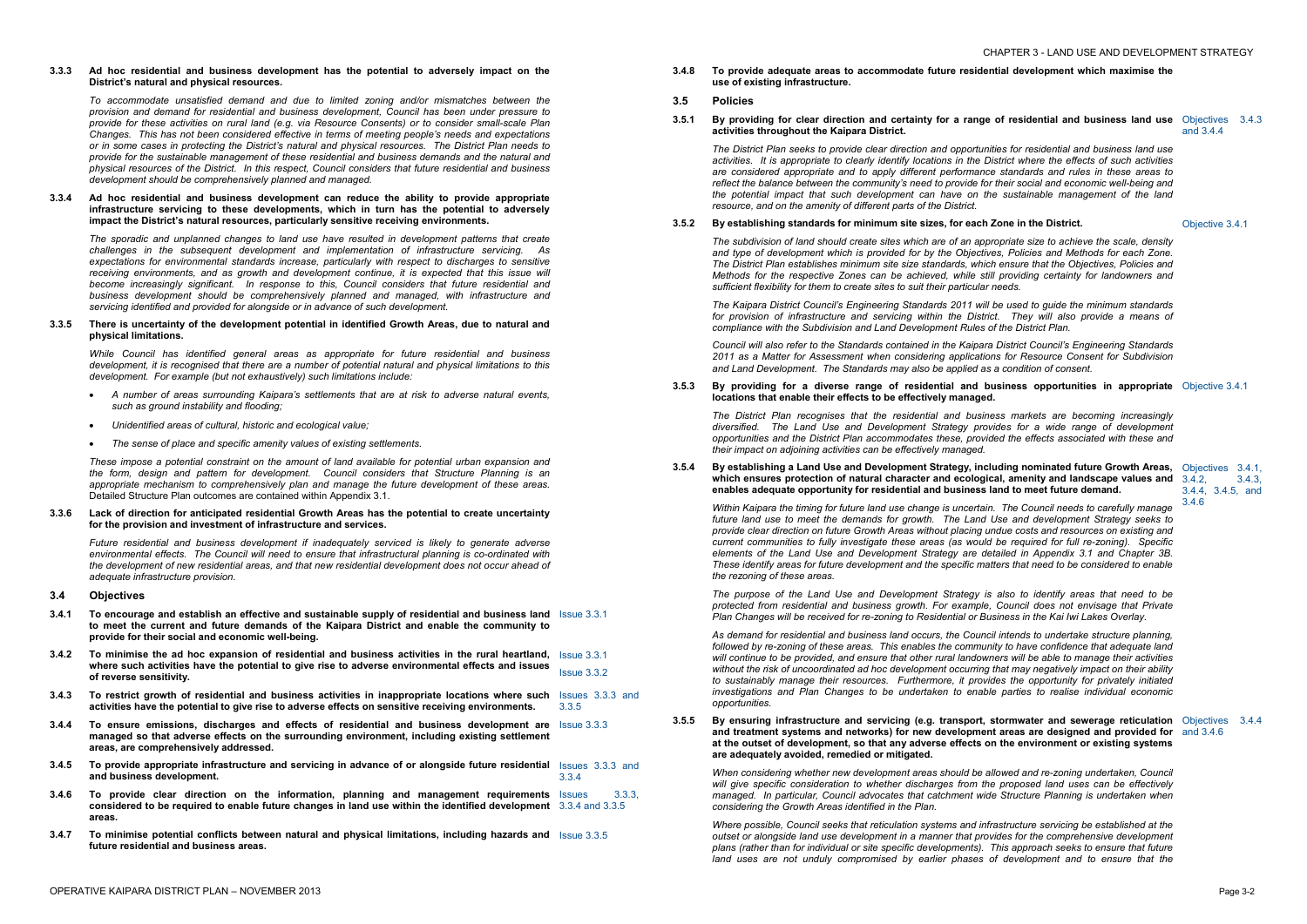*discharges from such land uses can be managed to adequately address potential cumulative adverse effects on the environment. Furthermore, it is considered an effective and efficient use of resources to ensure on-going use of financial investment in community facilities and services.* 

- **3.5.6 By requiring new residential and business development to comprehensively consider (on a**  Objectives 3.4.3 **catchment wide basis) potential:**  and 3.4.6
	- a) Adverse effects on the natural character of the coastal environment, lakes, rivers, wetlands or their margins;
	- b) Adverse effects on areas of significant indigenous vegetation or significant habitats of indigenous fauna;
	- c) Adverse effects on outstanding natural features, landscapes and heritage resources;
	- d) Adverse effects on the relationship of Maori and their culture and traditions with their ancestral lands, water, sites, waahi tapu, and other taonga;
	- e) Conflicts with areas where natural hazards could adversely affect the physical resources of residential and business development or pose risks to people's health and safety;
	- f) Conflicts with finite resources which can reasonably be expected to be valuable for future generations (including highly productive and versatile soils and aggregate resources). (For example, where residential and business development could adversely affect the availability of finite resources); and
	- g) to identify mechanisms to avoid, remedy or mitigate such impacts.

Council seeks to enable growth and development in the District and it is anticipated that this will result in *future land use change. While such change is recognised as important for the community's social and economic well-being it is also expected that there will be some certainty in the outcomes of such development and the management of potential adverse impacts on the environment. Certainty as to the effects of activities on the receiving environment and on the wider catchment and neighbours contributes to the well-being of both the environment and the wider community. It is recognised that business and residential activities, particularly for larger scale developments, involve more intense forms of development than rural activities and as such the Plan seeks that such developments comprehensively consider the effects of the full development prior to commencement of land use change.* 

 CHAPTER 3 - LAND USE AND DEVELOPMENT STRATEGY redress properties whilst protecting their important cultural values and characteristics.

# **3.6 Methods**

The above policies will be implemented through the following methods.

The Residential Zoning enables the development of residential areas by identifying activities and appropriate performance standards to enable typical medium density residential living to be permitted. This Zone is identified in locations where it is considered the effects of residential activities are compatible with sustainable development, the existing character and amenity of the area and where servicing and community facilities/resources are allocated or provided.

| 3.6.1 | Zoning                  | Part $B -$ Land<br>Use |
|-------|-------------------------|------------------------|
|       | <b>Residential Zone</b> | Chapter 13             |

#### **Business Zone(s)**

This Zoning enables the development of business areas (industrial and commercial) by identifying activities and appropriate performance standards to enable typical industrial and commercial activities to be permitted. These Zones are identified in locations where it is considered the effects of business activities are compatible with sustainable development, the existing character and amenity of the area, and where servicing and community facilities/resources are allocated or provided.

# **Rural Zone**

This Zone applies over the majority of the District and provides for a wide range of activities to be carried out as they are generally considered appropriate. The Zone provides environmental and amenity standards which will enable the continuation of the wide range of existing and future activities, while ensuring that the natural and physical resources of the rural area are managed sustainably.

# **Maori Purposes: Maori Land Zone**

This Zone applies to Maori customary land, Maori freehold land and Crown land reserved for Maori (as defined under Te Ture Whenua Maori Act 1993). The Maori Land Zoning provides for a wide range of activities to be carried out as they are generally considered appropriate, including marae and papakainga expansion, upgrade and development.

#### **Maori Purposes: Treaty Settlement Land Zone**

This Zone applies to land included as part of Treaty Settlement legislation and defined in schedules to the Deeds of Settlement. This includes both cultural and commercial redress properties. The Treaty Settlement Zoning enables flexibility for Te Uri o Hau and Te Roroa to use, subdivide and develop

Chapter 12

Chapter 15A

Chapter 15B

# **Estuary Estates Zone**

This Zone applies to land included in the Estuary Estates Plan Change to the 1997 Kaipara District Plan, which came into effect in 2007. Recognising the recent public process undertaken to prepare the Plan Change, the provisions have been carried forward into this Plan. The provisions create an activity based chapter whereby a specific activity is managed rather than the activity's effects. Estuary Estates comprises approximately 130 hectares of land located on the upper Mangawhai Harbour and seeks to provide for a commercial centre, mixed use development and residential activities at various densities defined by open spaces and pedestrian areas.

# **3.6.2 Other Methods**

# **Financial Contributions**

Council will use financial contributions (alongside development contributions) to enable the costs of increased demands on infrastructure and services costs to be appropriately borne by development and to ensure appropriate timing of implementation for such infrastructure and servicing.

Chapter 22

# **Monitoring**

Council will use State of the Environment Monitoring to determine whether the District Plan is achieving the desired outcomes identified in the District Plan and whether the methods employed in the District Plan are the most appropriate to achieve these outcomes.

Chapter 23

# **3.6.3 Structure Planning**

The Council intends to develop Structure Plans and implementation plans to guide development for the Policy 3.5.3 identified Growth Areas of Dargaville, Maungaturoto and Kaiwaka. These will identify the preferred location of key assets such as transport, reserves and core infrastructure and will provide guidance for the catchment of the wider Growth Area, as well as the 'node for growth'. The Structure Plan may also indicate Council's preference on the establishment and provision of other amenity elements such as design guides or other methods to recognise and protect key environmental values. In considering the The Mangawhai effects of land use change through structure planning and Plan Canges within Dargaville, Maungaturoto Structure Plan and Kaiwaka, the Council will ensure the on-going safety and efficiency of existing transport networks (Chapter 3B) and the promotion of development that supports an increase in public transport use, cycling and walking. Following the preparation of Structure Plans, parts of these Growth Areas may from time to time be proposed for rezoning.

The Plan provides direction on the growth areas of Dargaville, Maungaturoto, Kaiwaka and Mangawhai and the Council will continue to monitor for growth demand throughout the District (to initiate structure *Growth Areas* to planning and rezoning as appropriate). It is recognised that Council does not have sufficient information be planned for on the extent of market demand for additional development areas, or on which localities are capable of sustaining such development. In this respect and given the Council's intention to encourage and provide for residential and business development where appropriate, it is considered that initiatives to implement Plan Changes (e.g. Zone changes) in the development areas may come from the market. The Council will therefore consider any applications it receives for requests for Private Plan Changes or Integrated Development Subdivision, where developers and landowners may be able to realise individual development opportunities in advance of Council's plans. In the case of a Plan Change, Council may also give consideration to adoption of these as Council Plan Changes.

The Council recognises the importance of engaging with the community and other key stakeholders as part of any future structure planning exercises that may affect communities that they live and work in. Accordingly, consultation will form an important part of any future structure planning framework.

Any Private Plan Change initiated in advance of a Structure Plan being prepared for a Growth Area will be considered against the Outcomes described in Appendix 3.1 to this Chapter - 'Structure Plan Outcomes'.

The Structure Plan may also indicate Council's preference for the establishment and provision of other amenity elements such as design guides or other methods to recognise and protect key environmental values. In considering the effects of land use change through structure planning and Plan Changes within Growth Areas the Council will actively promote development that supports the establishment of public transport use, cycling and walking. Following the Structure Plans, parts of these Growth Areas may from time to time be proposed for rezoning.

provides a 'template' to show how Council expects future

Appendix 1

# **3.7 Outcomes**

Chapter 14

# **3.7.1 Managed expansion of residential settlements.** Issue 3.3.1

3.3.5

- **3.7.2 Consolidation of settlements (rather than sporadic sprawl and ad hoc development) that avoids,**  Issues 3.3.4 and **remedies or mitigates adverse environmental effects.**
- **3.7.3 Well-functioning residential and business markets that are able to cater for and respond to**  Issue 3.3.4 **demand without generating adverse environmental effects, particularly effects from poor infrastructure supporting these land uses.**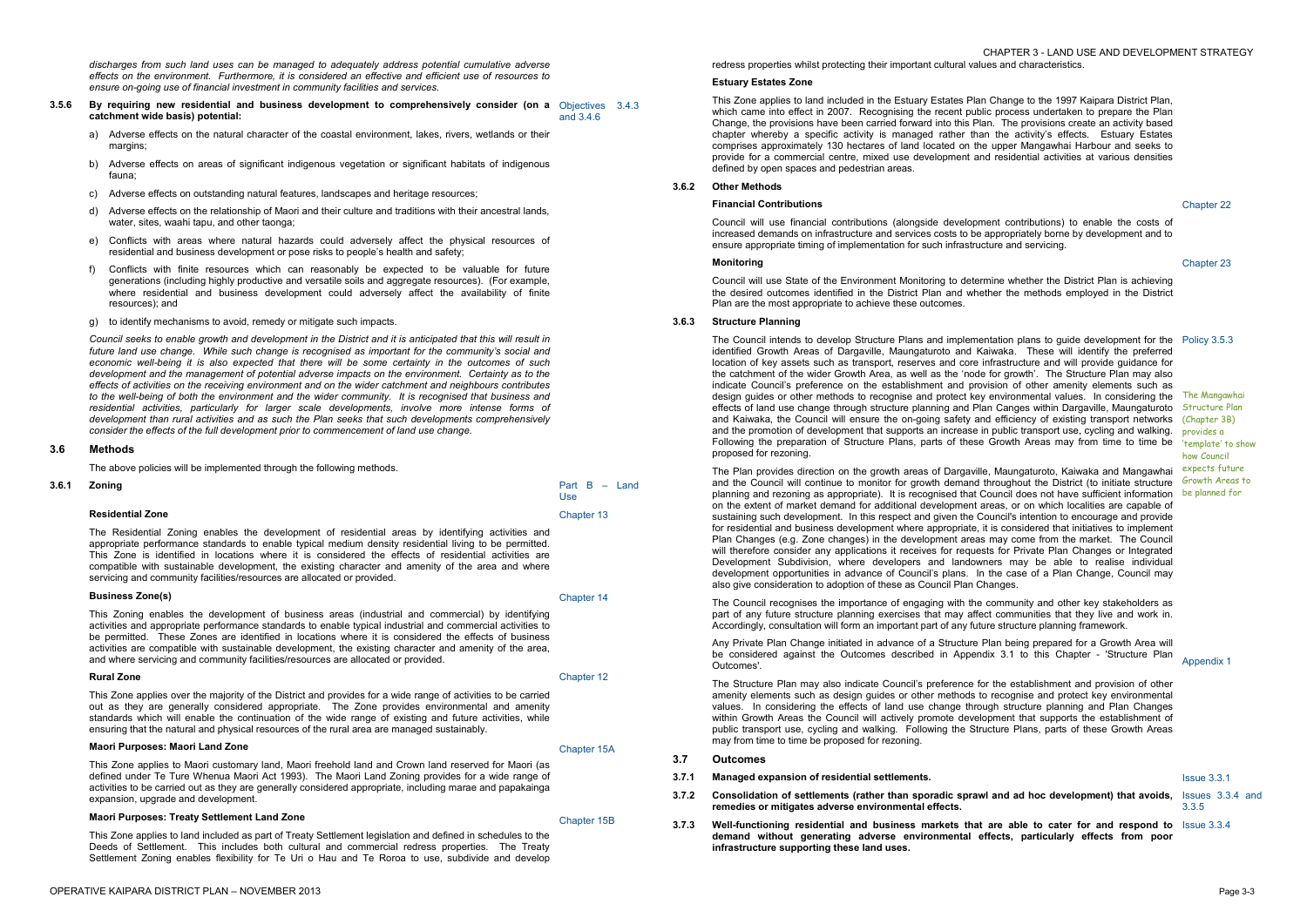**3.7.4 Progressive implementation of development areas, in line with growth demand and availability of Council resources, as part of both the current and future District Plans.**  Issue 3.3.2

| 3.7.5 | <b>Private initiation of Plan Changes / comprehensive subdivisions (through Management Plans)</b> Issue 3.3.1<br>within identified development areas, to realise individual economic and development<br>opportunities. |                         |
|-------|------------------------------------------------------------------------------------------------------------------------------------------------------------------------------------------------------------------------|-------------------------|
| 3.7.6 | Mangawhai is a key area of residential growth in the District.                                                                                                                                                         | $Is sue$ 3.3.1          |
| 3.7.7 | Development of a contained residential and business area in Mangawhai.                                                                                                                                                 | Is sue 3.3.2            |
| 3.7.8 | The integration of land-use and transportation planning.                                                                                                                                                               | Is sue <sub>3.3.3</sub> |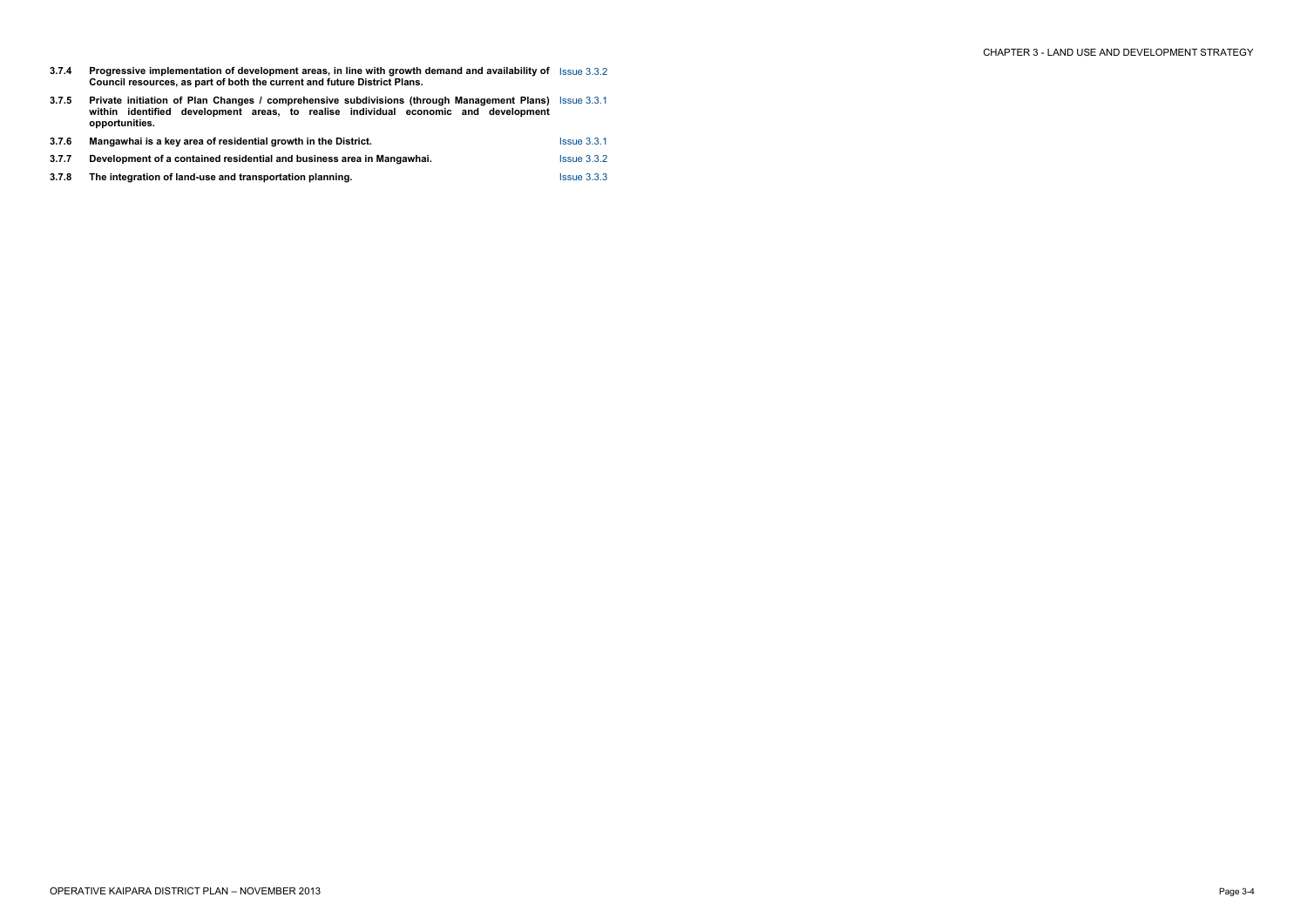# **Appendix 3.1 - Structure Plan Outcomes**

- The type and location of land uses that will be permitted, including development type, density and staging;
- · Multi-modal transport links and connectivity;
- The location, type, scale and staging of infrastructure required to service an area, including stormwater, water and sewerage;
- Landscape character and amenity;
- · Natural hazards;
- The provision of community facilities and reserves:
- The protection of sites, features or values (cultural, ecological, historical or amenity related); and
- · Any other matter pertinent to the sustainable development of the given area.

This appendix describes the structure planning outcomes sought by the Council for identified Growth Areas. You can develop

A Structure Plan is a framework to guide the development or redevelopment of a particular area by defining the future development and land use patterns, areas of open space, the layout and nature of infrastructure (including transportation links and connectivity), and other key features for managing the effects of development. Structure Plan is

Features that will be represented in, and managed through, a Structure Plan, include:

Structure Plans comprise one or more maps, plans or diagrammatic representations of the proposed layout, features, character and links for areas being developed or redeveloped. The maps or plans do not typically go into such detail as to define individual lot boundaries or the physical form of buildings and Section 3.3 structures. The maps, plans or representations will be supported by text explaining the background to the issues which initiated the Structure Plan and the management approaches to be used to deal with those issues. Chapter 3,

The Outcomes also provide a mechanism in the interim for the assessment of applications for Section 3.6.3 *subdivision* and *development*, other than *Permitted Activities*, so as to achieve these purposes (e.g. to be addressed in Management Plans prepared for *subdivision*).

Business *development* will generally be encouraged in the Growth Areas, where this land use is of a Chapters 13 and scale and nature contemplated by existing *development*. The need and location of any business areas 14 should be considered and as a principle, location of any new business areas should be guided by existing Business Zones and business activity and infrastructure (particularly transport). The *Structure*  **Plan** should provide justification for the extent and location of land uses.

land in a Growth Area before a

initiated by Council

The outcomes within this appendix provide a framework for the development of future *Structure Plans*, Chapter 3, which will be progressed as growth and demand dictates. The *Structure Plans* (as with the Mangawhai *Structure Plan*) will respond to each of the outcomes identified in this Chapter and establish key implementation steps to deliver the *Structure Plan* (it is anticipated that these will include District Plan Changes). Sections 3.2.6 and 3.2.13 Chapter 3,

Upgrading of the **road** network shall proceed in tandem with Area and on the wider *catchment* basis for the *Structure Plan* undertaken by developers or funded through *development* should be given to the forming of an appropriate number of new through the Growth Area, while mitigating *effects* on the State *networks* with land use.

Where development is likely to result in impacts on the road Plan Changes proposed within Growth Areas will be require Assessment which considers the effects on the roading network Highway intersections with local roads.

Upgrades to intersections with State Highway 1 will be investig Agency and, where applicable, with engagement of Tangata W

Council sees residential and business growth in the 'Growth Areas' as appropriate. However, it wants to see how the Outcomes identified in this Chapter are provided for.

#### **Outcomes**

**a) Staging** 

The *Structure Plan* will demonstrate how *development* of the Growth Area will be efficiently staged through the progressive construction of infrastructure in cells.

#### **b) Land Use**

**Subdivision** design will be expected to achieve pedestrian from Through Environmental Design) linkages between reserves and the town centre and the town centre and other and o *facilities*.

The structure planning process shall include investigations of entire Growth Area and how that might be funded.

Recognising the limited ability for **Council** to regulate or enfor wastewater network should proceed in tandem with the staged

Any works shall be undertaken in accordance with the performance standards in the Zone Chapters or Chapters or the *Kaipara District Council Engineering* Standards 2011.

Within the Growth Area suitable provision for drinking water and fighting purposes shall be provided. in accordance with the performance standards in the Zone Engineering Standards 2011.

# **c) Buffer Zones**

Stormwater planning should be carried out on a coordinated and comprehensive *carried* out Although this is primarily the responsibility of **Council**, consideration should be given to **calchment** issues by developers at the concept design stage.

The **Council** will encourage **development** which includes quality enhancement solutions such as on site storage tanks, v swales, natural channels; water quality/detention ponds and stormwater management.

The *boundary* of any zone should provide for mitigation of *effects* of adjacent land uses through its Chapter 3 Issues location (or through the application of the zone performance standards). 3.3.3 and 3.3.5

In considering the Growth Area in the context of a wider *catchment*, the *Structure Plan* will provide Chapter 4 appropriate buffers to avoid reverse sensitivity *effects* and adverse ecological *effects*. The management of reverse sensitivity *effects* may include transitional zoning or identification of environmental 'overlay' areas to encourage greater *setback*s between activities and sensitive environments (for example the Valued Natural Environments of Mangawhai from the Mangawhai *Structure Plan*). Chapter 3B

The **Structure Plan** should consider the need for other *comm* facilities (swimming pools and sports grounds), public toilets, be funded through a financial / *development* contribution.

The **Structure Plan** shall provide for telecommunications and infrastructure shall be provided in accordance with the perforn the Kaipara District Council Engineering Standards 2011. The not be unduly compromised by other activities nearby.

# **d) Transport Networks**

# **(i) Roading**

The **Structure Plan** should show that any *natural hazard* identified has been taken into account. In Growth Areas (or parts *hazards*, investigations shall be undertaken regarding potential impacts on the undertaken regarding potential infrastructure.

## **(ii) Pedestrian / Cycle Access**

The structure planning process shall identify opportunities for within the Growth Area, to encourage the use of alternative cycling. Where appropriate, linkages beyond the Growth Area also be identified. Pedestrian and cycle links and access will any other **road** becoming a barrier to access within the Growth

# **e) Wastewater**

# **f) Water**

# **g) Stormwater**

Stormwater drainage shall be provided in accordance with Chapters or the *Kaipara District Council Engineering* Standards

|                                                                                                                                                                                                                                           | Chapter 11                           |
|-------------------------------------------------------------------------------------------------------------------------------------------------------------------------------------------------------------------------------------------|--------------------------------------|
| h the staged development of the Growth<br>n area. The identified works shall either be<br>contributions. In particular, consideration<br>w roads to provide efficient vehicle access<br>Highways, and for integration of <i>transport</i> | Chapter 3, Issue<br>3.3.4            |
| ling network, relevant Structure Plans and<br>d to be accompanied by a Traffic Impact<br>work, including State Highways and State                                                                                                         |                                      |
| ated (in consultation with the NZ Transport<br>henua).                                                                                                                                                                                    |                                      |
| pedestrian and cycle links to be provided<br>modes of transport such as walking and<br>a and to the wider Structure Plan area will<br>be delivered to avoid the State Highway or<br>Area.                                                 | Chapter 3, Issues<br>3.3.1 and 3.3.5 |
| riendly streets and safe (Crime Prevention<br>and the town centre and other community                                                                                                                                                     |                                      |
| an appropriate wastewater scheme for the                                                                                                                                                                                                  | Chapter 3, Issues<br>3.3.3 and 3.3.4 |
| ce on-site measures, the upgrading of any<br>development of the Growth Area.                                                                                                                                                              |                                      |
| mance standards in the Zone Chapters or                                                                                                                                                                                                   |                                      |
| nd fire fighting purposes shall be provided,<br>Chapters or the Kaipara District Council                                                                                                                                                  | Chapter 3, Issues<br>3.3.3 and 3.3.4 |
| the performance standards in the Zone Chapter 3, Issues<br>ards 2011.                                                                                                                                                                     | 3.3.3 and 3.3.4                      |
| and comprehensive catchment-wide basis.<br>eration should be given to catchment-wide                                                                                                                                                      |                                      |
| low impact stormwater design and water<br>vegetated filter strips, grassed swales, rock<br>wetlands are to be used to provide for                                                                                                         |                                      |
| nunity facilities e.g. halls, libraries, leisure<br>playgrounds and picnic tables. These may                                                                                                                                              | Chapter 3, Issues<br>3.3.3 and 3.3.4 |
| power infrastructure. New network utility<br>nance standards in the Part B Chapters or<br>efficient operation of strategic utilities shall                                                                                                |                                      |
| entified by the Northland Regional Council<br>of Growth Areas) susceptible to natural<br>tential impacts on existing and planned                                                                                                          | Chapter 3, Issue<br>3.3.5            |

# **h) Other Services and Utilities**

#### **i) Natural Hazards**